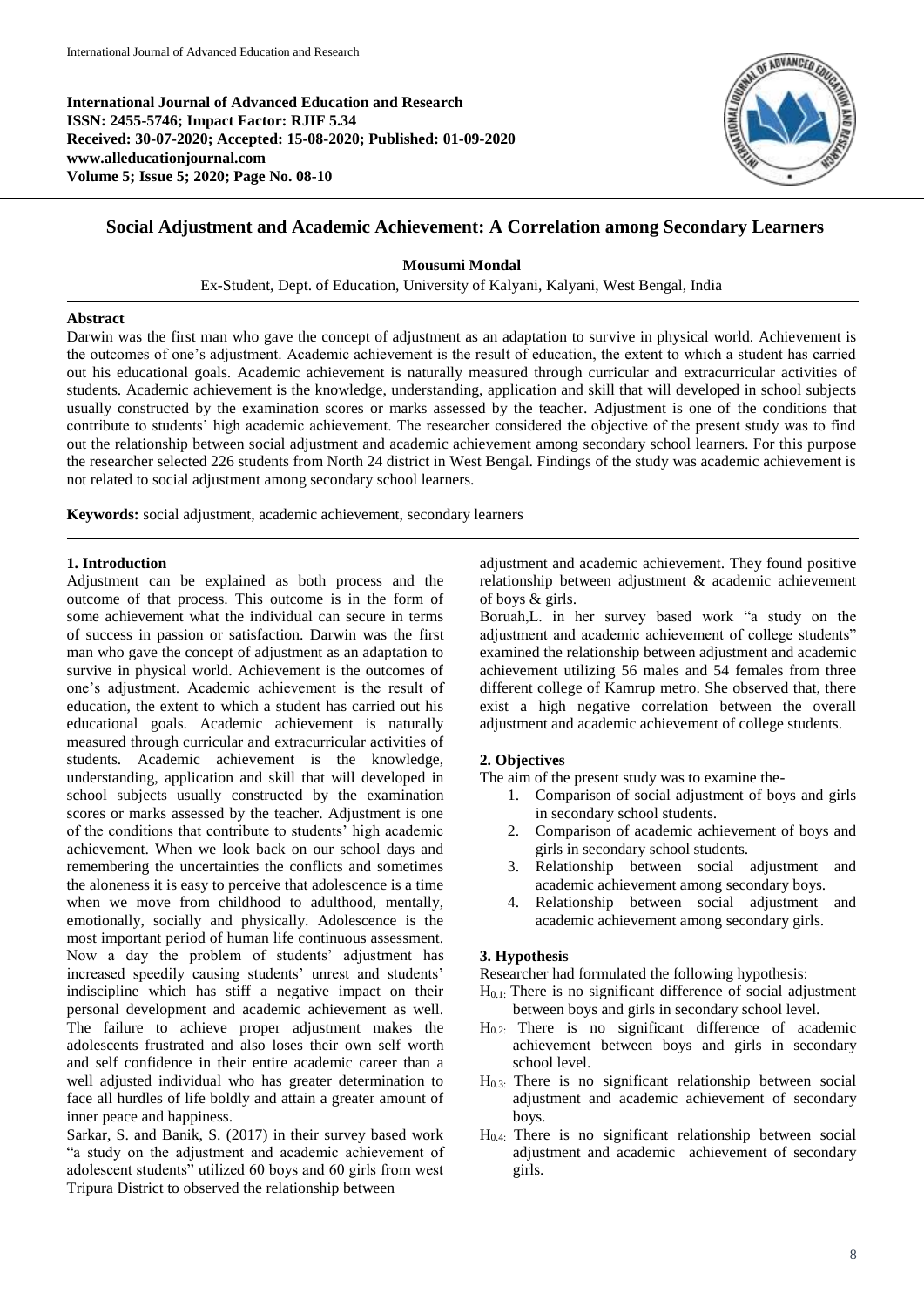#### **4. Methods and Materials**

The study was quantitative and survey based. Two variables of this study were social adjustment and academic achievement. From the district of North 24 Parganas, West Bengal total 226 students of class IX and X were selected as the sample. Out of which 103 were boys and 123 were girls. Academic achievement was collected from the marks obtained in the last examination of the students. The researcher has developed social adjustment questionnaire which was consist of 25 questions. Reliability and validity were ascertained by the experts. Correlation and t-value were calculated from Mean and Standard Deviation to find out the relationship among the variables.

#### **5. Analysis and Interpretations**

**Table 1:** Mean and Standard Deviation of Social Adjustment of Secondary Students

|      | <b>Boys</b> | <b>Girls</b> |
|------|-------------|--------------|
| Mean | 56.45       | 59.70        |
|      |             |              |

Table 1 represented the Mean and Standard Deviation of social adjustment of boys and girls students. Mean values were found 56.45 for boys and 59.70 for girls, whereas standard deviation were found 8.35 and 7.34 respectively. Graphical representation is shown below in fig. no 1.



**Fig 1:** bar diagram of mean and SD of social adjustment of boys and girls

**Table 2:** Mean and Standard Deviation of Academic Achievement of Secondary Students

|      | <b>Boys</b> | Girls |
|------|-------------|-------|
| Mean | 51.26       | 56.03 |
| SE   | 13.23       | 13.89 |

Table 2 presented the Mean and Standard Deviation of academic achievement of boys and girls students. The Mean values were found 51.26 for boys and 56.03 for girls, whereas standard deviations were found 13.23 and 13.89 respectively. Graphical representation is shown below on fig. no 2.



**Fig 2:** Bar diagram of mean and SD of academic achievement of boys and girls

**Table 3:** t-value of social adjustment of boys and girls

|                                                              |  |      | Mean and SD df t-value Critical t-value Level of significance |
|--------------------------------------------------------------|--|------|---------------------------------------------------------------|
| Boys: 56.45, 8.35<br>Girls: 59.70, 7.34 <sup>224</sup> 0.002 |  | 1.97 | 0.05                                                          |
|                                                              |  |      |                                                               |

t-value of Social Adjustment of boys and girls was highlighted in table no. 3. Here the calculated value was less than table value. Therefore the value is not significant and the null hypothesis was accepted.

**Table 4:** t-value of Academic Achievement of boys and girls

| <b>Mean and SD</b>                        | df  | t-value | value | Critical t- Level of<br>significance |
|-------------------------------------------|-----|---------|-------|--------------------------------------|
| Boys: 51.26, 13.23<br>Girls: 56.03, 13.89 | 224 | 0.009   | 1.97  | 0.05                                 |

t-value of Academic Achievement of boys and girls was highlighted in table no. 4. Here the calculated value was less than table value (1.97). Therefore the value is not significant and the null hypothesis was accepted.

**Table 5:** correlation of Social Adjustment and Academic Achievement of secondary boys

| <b>Variables</b>      | Correlation value (r) |  |
|-----------------------|-----------------------|--|
| Social Adjustment and | 0.057                 |  |
| Academic Achievement  |                       |  |

It was observed from table no. 5 that the calculated value was less than table value (0.195) and the value is not significant so, the null hypothesis is accepted.

**Table 6:** Correlation of Social Adjustment and Academic Achievement of secondary girls

| <b>Variables</b>      | $\mid$ Correlation value $(r)$ |
|-----------------------|--------------------------------|
| Social Adjustment and | 0.031                          |
| Academic Achievement  |                                |

It was found from table no. 6 that the calculated value was less than table value (0.174) and the value is not significant so, the null hypothesis is accepted.